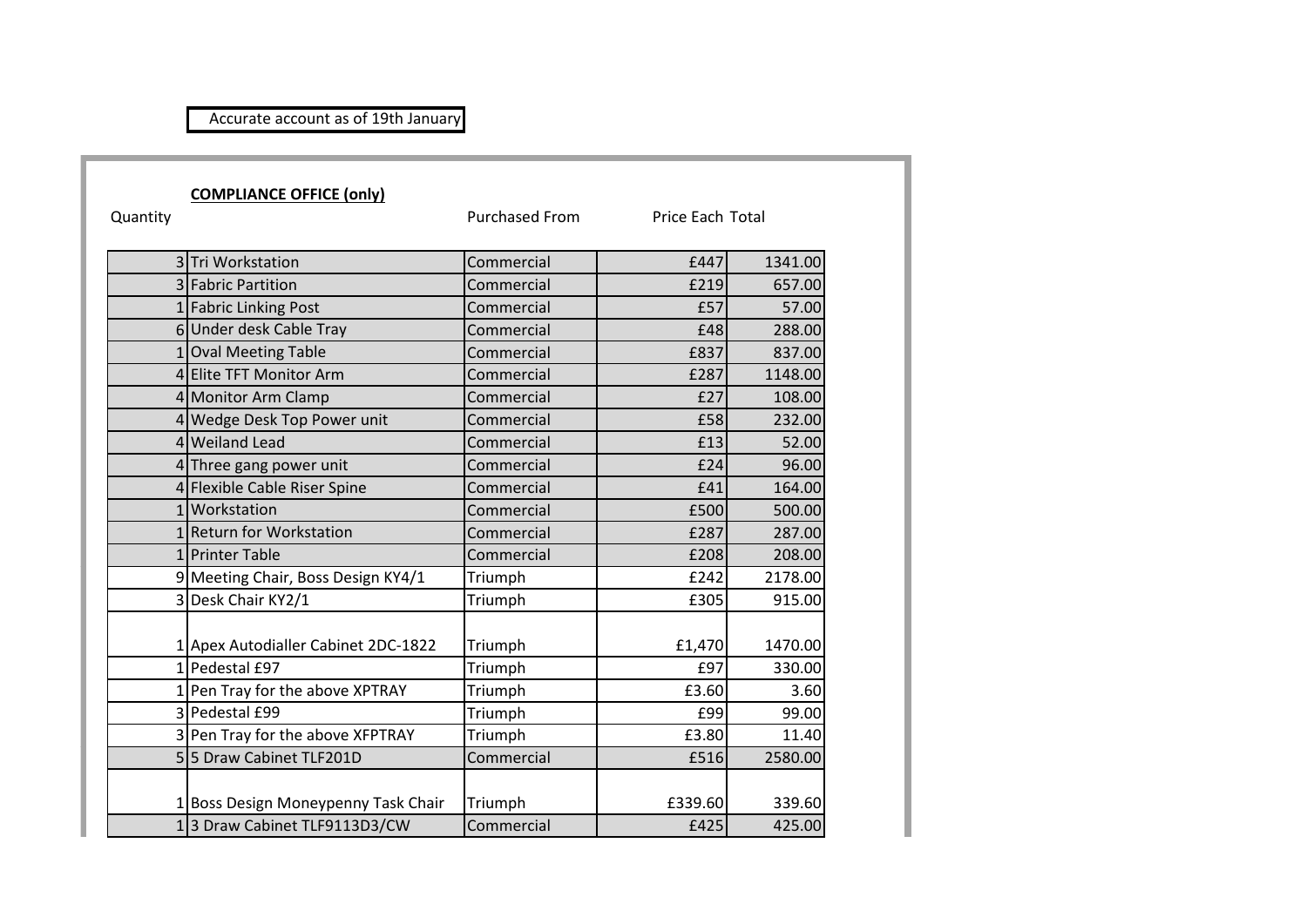|            | 45 Tri Workstation SP-L120/10<br>45 Perspex Partition SP-LSS10RA<br>15 Perspex Linking Post SP-LLP30/3<br>90 Under Desk Cable Trays SP-LRCT14<br>45 Pop up power module SET 83u218 | Triumph<br>Triumph<br>Triumph<br>Triumph | Price Each<br>£271<br>£129<br>£35<br>£30 | 12195.00<br>5805.00<br>525.00 |
|------------|------------------------------------------------------------------------------------------------------------------------------------------------------------------------------------|------------------------------------------|------------------------------------------|-------------------------------|
|            |                                                                                                                                                                                    |                                          |                                          |                               |
|            |                                                                                                                                                                                    |                                          |                                          |                               |
|            |                                                                                                                                                                                    |                                          |                                          |                               |
|            |                                                                                                                                                                                    |                                          |                                          |                               |
|            |                                                                                                                                                                                    |                                          |                                          | 2700.00                       |
|            |                                                                                                                                                                                    | Triumph                                  | £59                                      | 2655.00                       |
|            | Weiland lead 3 metre and 2 gang<br>45 power socket 93E001/6000005                                                                                                                  | Triumph                                  | £49                                      | 2401.00                       |
|            | 45 Three gang power unit                                                                                                                                                           | Triumph                                  |                                          |                               |
|            | 45 Flexible Cable Riser Spine 660042                                                                                                                                               | Triumph                                  | £19                                      | 855.00                        |
|            | End 'D' Panel for Tri Workstation<br>30 LSME12/5/120                                                                                                                               | Triumph                                  | £199                                     | 5970.00                       |
|            | Extension work surface for Tri                                                                                                                                                     |                                          |                                          |                               |
|            | 14 Workstation                                                                                                                                                                     | Triumph                                  | £222                                     | 3108.00                       |
| 14 LSS12RA | <b>Extension Perspex partition SP-</b>                                                                                                                                             | Triumph                                  | £143                                     | 2002.00                       |

|  | <b>CABINETS</b>                     |         |        |          |
|--|-------------------------------------|---------|--------|----------|
|  | 25 Caurosel Cabinet NO PRODUCT CODE | Triumph | £2,295 | 57375.00 |
|  | 323 Draw Cabinet TLF913D3/CW        | Triumph | £389   | 12448.00 |
|  | 23 Dome top for cabinet LDTF10      | Triumph | £106   | 2438.00  |
|  | 8 HALF DOME FOR CABINETS            | Triumph | £96    | 768.00   |
|  | 5 5 Draw Conbined Cabinets TLF201D  | Triumph | £516   | 2580.00  |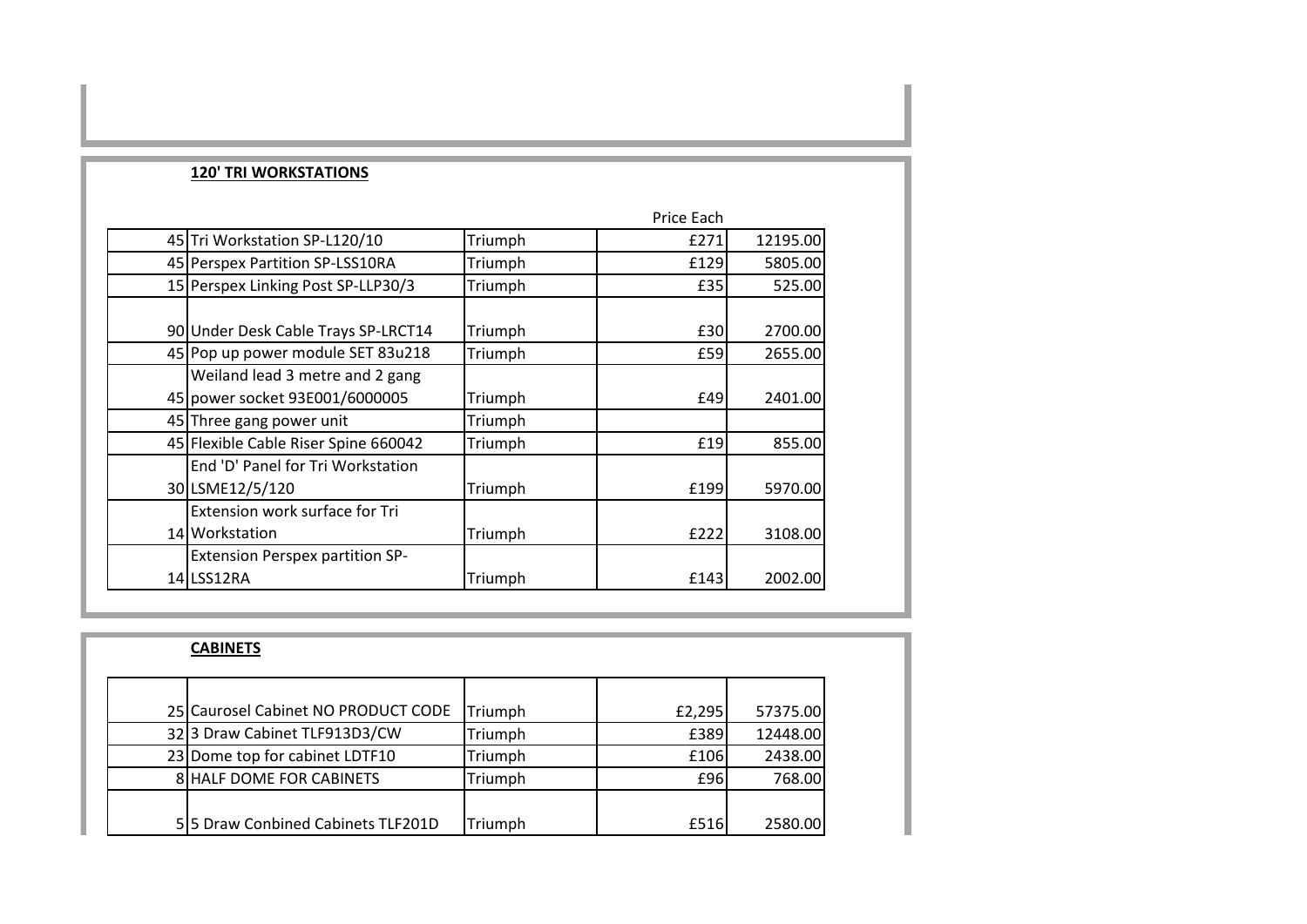| 2 Wardrobe Cabinets TLF2013D42F4                                    | Triumph | £406   | 812.00  |
|---------------------------------------------------------------------|---------|--------|---------|
| Waste Disposal Cabinet                                              |         |        |         |
| 3TLF9113D3/CW                                                       | Triumph | £328   | 984.00  |
| 14 Tambour Cabinet TLF691T                                          | Triumph | £245   | 3430.00 |
| 16 Pedestal Cabinet XBU36F2B                                        | Triumph | £97    | 1552.00 |
| 16 Pen Tray for the above                                           | Triumph | £3.60  | 57.60   |
| 42 Pedestal Cabinet XBU46F2B                                        | Triumph | £99    | 4158.00 |
| 42 Pen Tray for the above                                           | Triumph | £3.80  | 159.60  |
| 2 Tambour Cabinet TLF692T/MPCR12                                    | Triumph | £314   | 628.00  |
| 1 Low Cabinet with Doors                                            | Triumph | £260   | 260.00  |
| Credenza glass toped, glass doors (RM<br>$3 1, 3 \& 4$ ) plus shelf | Triumph | £336   | 1008.00 |
| Credenza glass toped, solid doors (RM<br>$3 1, 3 \& 4$ ) plus shelf | Triumph | £275   | 825.00  |
| Personal Locker Bank (10 lockers per<br>6 bank) TLL208DR10          | Triumph | £521   | 3126.00 |
| 1 CHUBB Cobra Safe 467 Kilos                                        | Triumph | £1,799 | 1799.00 |
| 2 Key Cabinets for key storage                                      | Triumph | gifted | 0.00    |
| 1 Rotary Safe Deposit Box                                           | Triumph | £446e  | 446.00  |

| <b>Other Desking and Tables</b>     |         |      |         |
|-------------------------------------|---------|------|---------|
| 15 Adjustable Meeting Table         | Triumph | £265 | 3975.00 |
| 2 Narrow Hot Desk SP-LR16/6         | Triumph | £230 | 460.00  |
| 1 Wide Hot Desk SP-LR14/8           | Triumph | £229 | 229.00  |
| 5 Hot desk doubles SP-12/14         | Triumph | £406 | 2045.00 |
| 5 Cable basket for hot desks        | Triumph | £32  | 160.00  |
|                                     |         |      |         |
| 18 Height Adjustable Desk SP-OR14HA | Triumph | £445 | 8010.00 |
| 9 Partition for Adjustable Desk     | Triumph | £265 | 2385.00 |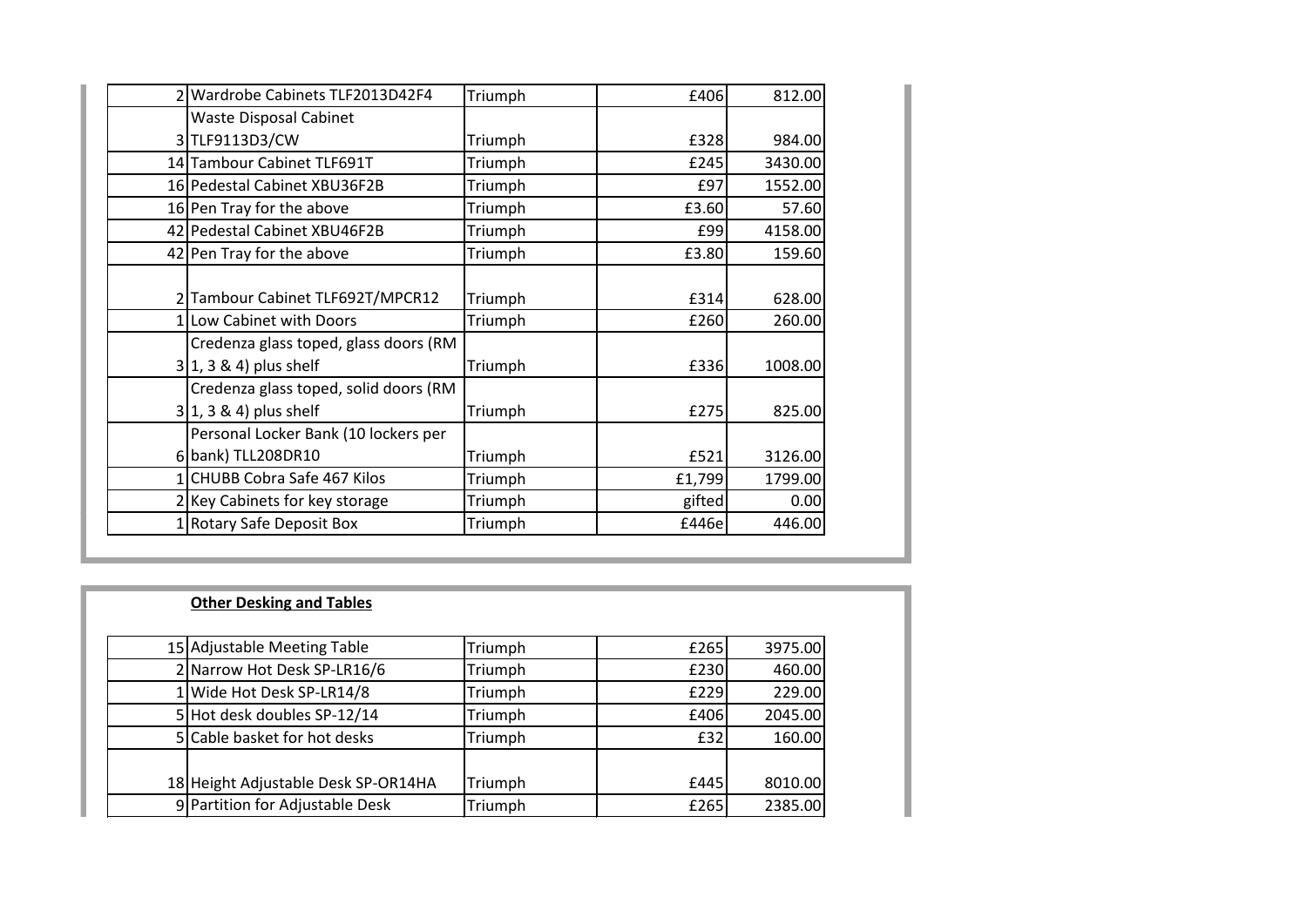| Partition mount brackets (Sail Over                    |         |       |          |
|--------------------------------------------------------|---------|-------|----------|
| 18 screen) for adjustable desks                        | Triumph | £30   | 540.00   |
| Cable Baskets for adjustable desks and                 |         |       |          |
| $10$  ICT                                              | Triumph | £34   | 340.00   |
| 2 person bench with separate desk                      |         |       |          |
| 2 surface (publication team)                           | Triumph | £475  | 950.00   |
| 2 Partition for 2 person bench                         | Triumph | £175  | 350.00   |
| 5 Orangebox Round Castor Table                         | Triumph | £364  | 1820.00  |
| 2 Orangebox Round Castor Table                         | Triumph | £411  | 822.00   |
| 1 Orangebox Square Castor Table                        | Triumph | £411  | 411.00   |
| 3 Triumph Elite Print Table                            | Triumph | £80   | 240.00   |
| 1 Medical Couch for First Aid                          | Triumph | £470e | 470.00   |
| 1 Oval Desk SP-LOV-2412                                | Triumph | £569  | 569.00   |
| 1 Modesty panel for SP-LOV-2412                        | Triumph | £70   | 70.00    |
| 1 Hinged cable tray for SP-LOV-2412                    | Triumph | £60   | 60.00    |
| 3 Modesty panel for Linnea oval desks                  | Triumph | £66   | 198.00   |
| 1 Oval Desk Ops open area SP-LOV-2012                  | Triumph | £523  | 523.00   |
| 1 Hinged cable tray for SP-LOV-2412                    | Triumph | £54   | 54.00    |
| Barrel shaped Table Room 3 in two<br>1 parts SP-LCON32 | Triumph | £885  | 885.00   |
| Hinged plate power modul for barrel                    |         |       |          |
| $2$ table                                              | Triumph | £311  | 622.00   |
| 2 Round Tables Rooms 5 and 6                           | Triumph | £289  | 578.00   |
| 80 Computer Cradles for desks                          | Triumph | £130e | 10400.00 |
| 6 Desk top power wedges                                | Triumph | £49   | 294.00   |
| 6 Clamp fix desk top power modules                     | Triumph | £59   | 354.00   |
| 73 Humanscale Monitor Arms (M2)                        | Triumph | £126  | 9198.00  |
| 90 80MM Removable Grommets                             | Triumph | £5    | 450.00   |

,我们也不会有什么。""我们的人,我们也不会有什么?""我们的人,我们也不会有什么?""我们的人,我们也不会有什么?""我们的人,我们也不会有什么?""我们的人